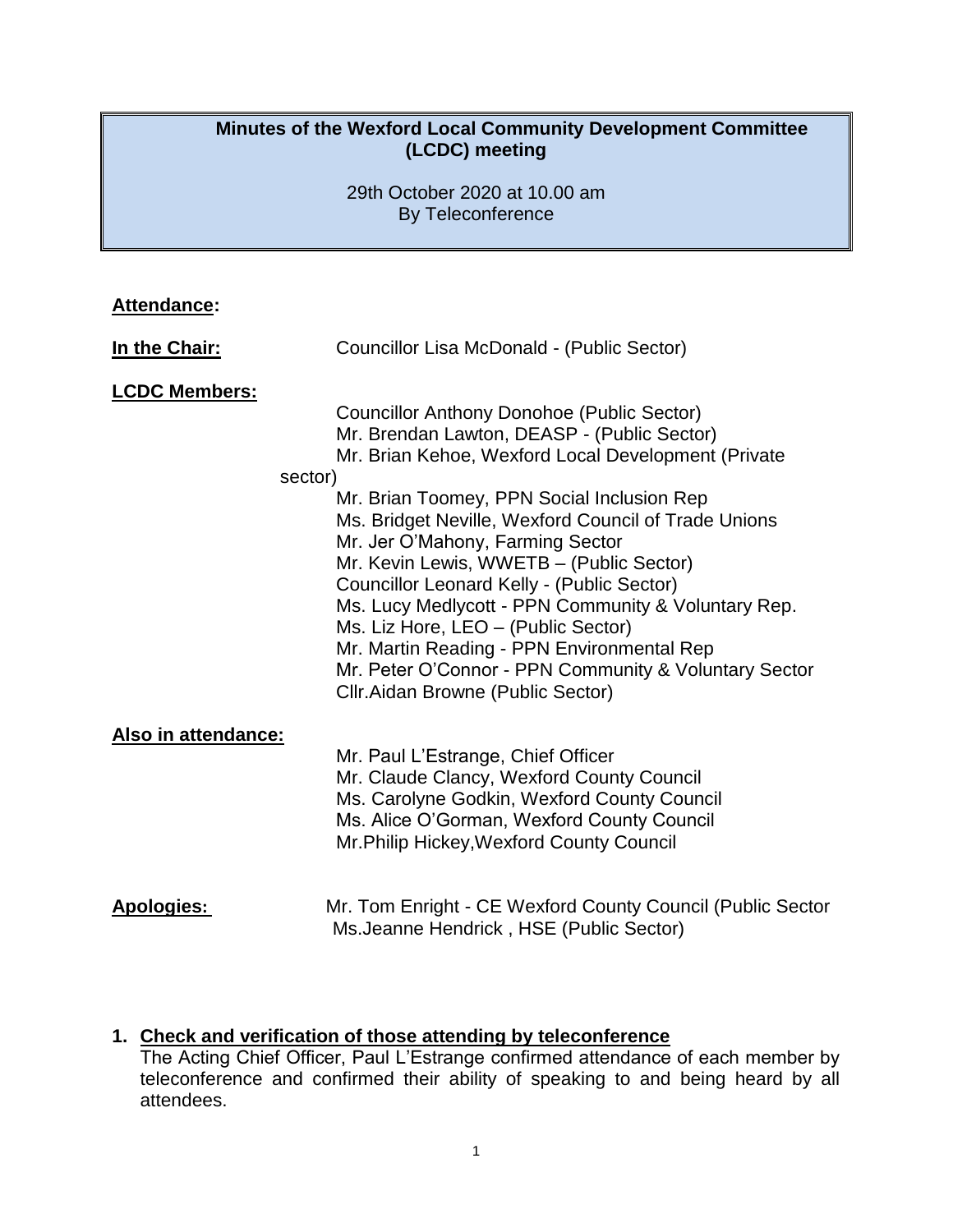The Chairperson welcomed the members to the meeting by teleconference.

# **2. Adoption of Minutes 17th September 2020**

The minutes of the Local Community Development Committee (LCDC) meeting of 17<sup>th</sup> September 2020, were adopted.

**Proposed:** Mr. Brian Toomey **Seconded:** Mr. Peter O'Connor

## **3. Matters Arising**

Mr.Peter O'Connor asked for confirmation that Pat Rath's resignation was confirmed in the minutes.

# **4. Correspondence**

A nomination form was received from Chambers Ireland proposing Ms.Mary Browne Sinnott as the new LCDC business representative.This has been forwarded to the CPG and Wexford County Council for approval.

## **5. Healthy Ireland & Healthy Wexford**

# **5.1 CMHF Small Grants Allocation**

The Chief Officer outlined the successful applications for the Community Mental Health Fund small grants scheme.

# **5.2 Healthy Ireland Fund - Ratification of the Addendum to Grant Agreement**

The Chief Officer informed the meeting that POBAL had ratified the changes proposed to the budget.A copy of the ratification document had been circulated to the members.

# **6. Chief Officers Report**

The Chief Officer presented the Chief Officers report which included the following: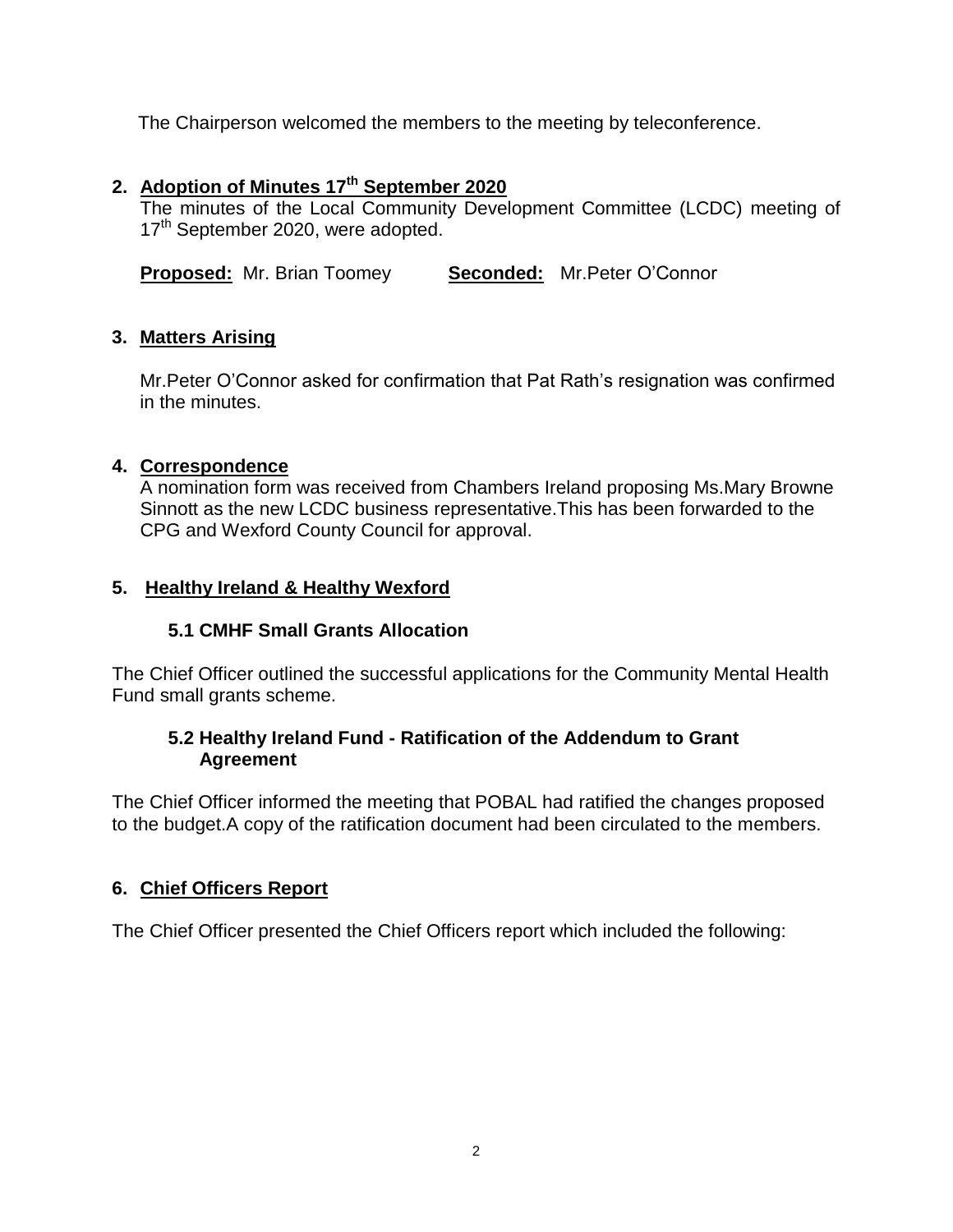#### **TVR 2020**

• There were 10 applications submitted on the 30<sup>th</sup> September.

#### **SICAP**

- The Engagement Meeting was held on the 19th October; and
- The ESF Return was made on the 9<sup>th</sup> October. Some further clarifications have been requested.

#### **Health County Committee**

The Healthy County Plan was launched by Minister Frank Feighan on Monday 5<sup>th</sup> October; and The CMHF Allocations were allocated on 12<sup>th</sup> October 2020.

#### **Traveller Interagency Group (TIG)**

The TIG continues to implement actions to address the needs identified in the Traveller Needs Analysis report with the latest meeting on the 24<sup>th</sup> September 2020.

#### **Age Friendly**

The Age Friendly Ireland National pilot regarding Assistive Technologies Telehealth was presented to the Digital Academy Forum on the 5<sup>th</sup> October.

#### **Community Preparedness**

The Community Preparedness 5 year strategic plan has been completed and was due to be presented at the postponed October SPC.

The completed Meals on Wheels Flyer has been circulated widely and the plan is to follow it up with a mental health & wellbeing version shortly.

The Members noted the contents of the Chief Officers report.

## 7. **SICAP sub-committee report (contains the following items for consideration by the LCDC)**

**a. Consideration of Revisiting 2020 SICAP targets.**

### **b.Consideration of 2021 KPI targets.**

The Chief Officer outlined the contents of the SICAP sub-committee report to the members.

Ms.Liz Hore informed the meeting that LEO had identified the huge impact Covid 19 was having on young people in the 18-25 age group.LEO are looking at policies to help that age profile.Cllr.Leonard Kelly agreed and asked that programmes would focus on younger people.Cllr.Lisa McDonald also agreed and asked that SICAP would include youth unemployment sector as a target group. Mr.Bernard Lawton informed the members that the Dept.of Social Protection had identified this as a major issue and will keep the LCDC informed on the matter.The Chief Officer confirmed he was happy to focus on youth unemployment and would take the feedback to the SICAP subcommittee.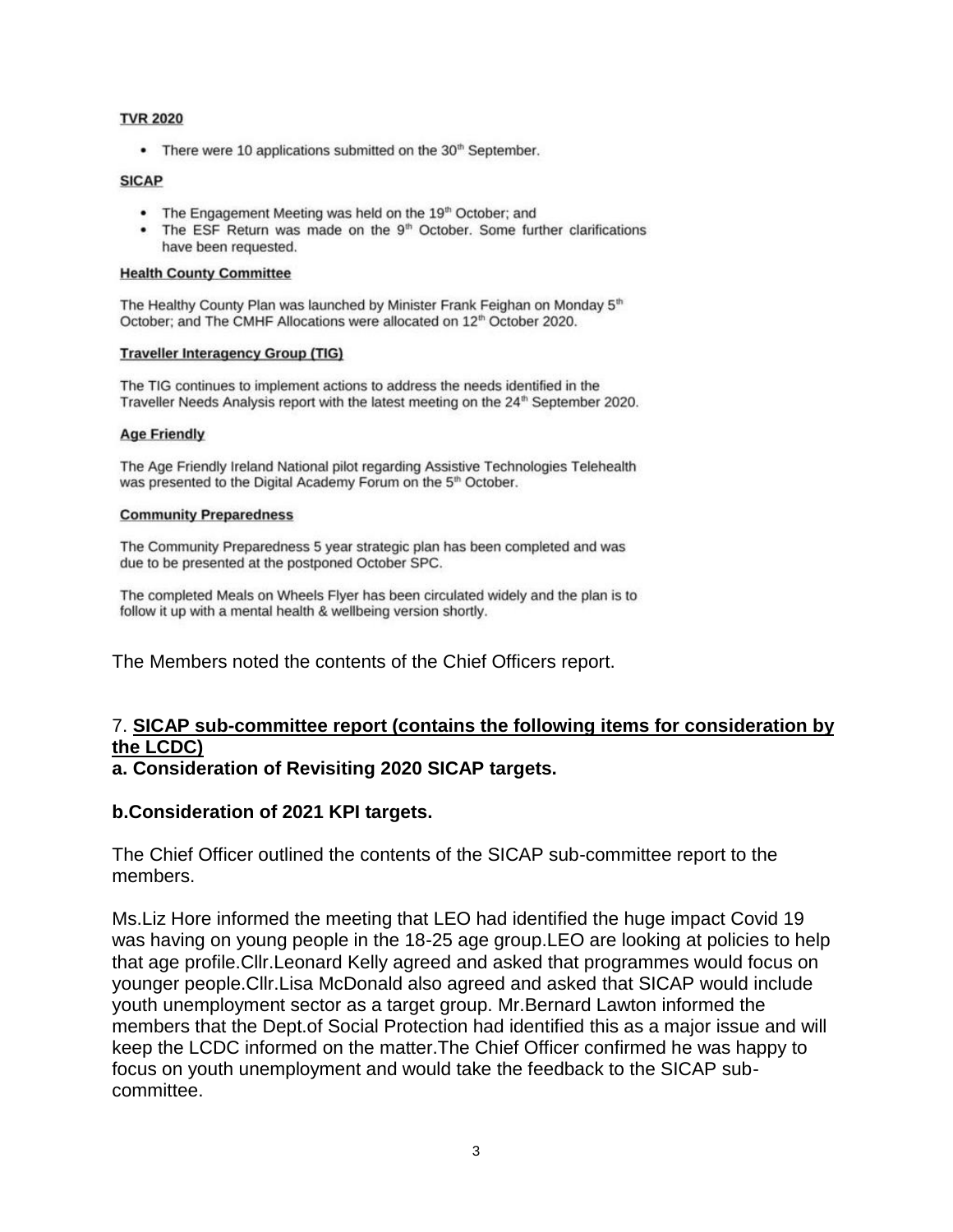Mr.Kevin Lewis would like to see some case studies in the future from the client group as it was good practice to get feedback from both sides.The Chief Officer will speak to Brian Kehoe and see can this be arranged.

Ms.Bridget Neville joined the meeting at 10.42

Ms.Liz Hore stepped out from the vote to maintain the public private quorom.

## **Consideration of Revisiting 2020 SICAP targets.**

The proposed changes to 2020 SICAP targets were put before the LCDC for approval

**Proposed:** Mr.Jer O'Mahoney **Seconded:** Mr.Peter O' Connor

All members unanimously agreed.

## **Consideration of 2021 KPI targets.**

The proposed changes to 2021 SICAP targets were put before the LCDC for approval

**Proposed:** Mr.Brian Toomey **Seconded:** Cllr.Leonard Kelly

All members unanimously agreed.

# **AOB**

Ms.Liz Hore suggested the WLD video of its work with asylum seekers could be shown to the meeting.Cllr.Leonard Kelly agreed it was a powerful piece.Mr.Brian Toomey suggested the LCDC could visit client groups in the future as that had been done in previous years.The Chief Officer will check with Brian Kehoe and formulate a plan for a visit with SICAP sub-committee in future.

# **9. Date for next meeting**

The Chairperson advised the members that the next LCDC meeting was scheduled for 27<sup>th</sup> November, 2020 at 10.00am.

Chief Officer

Dated on the day of , 2020.

\_\_\_\_\_\_\_\_\_\_\_\_\_\_\_\_\_\_\_\_\_\_\_\_\_

\_\_\_\_\_\_\_\_\_\_\_\_\_\_\_\_\_\_\_\_\_\_\_